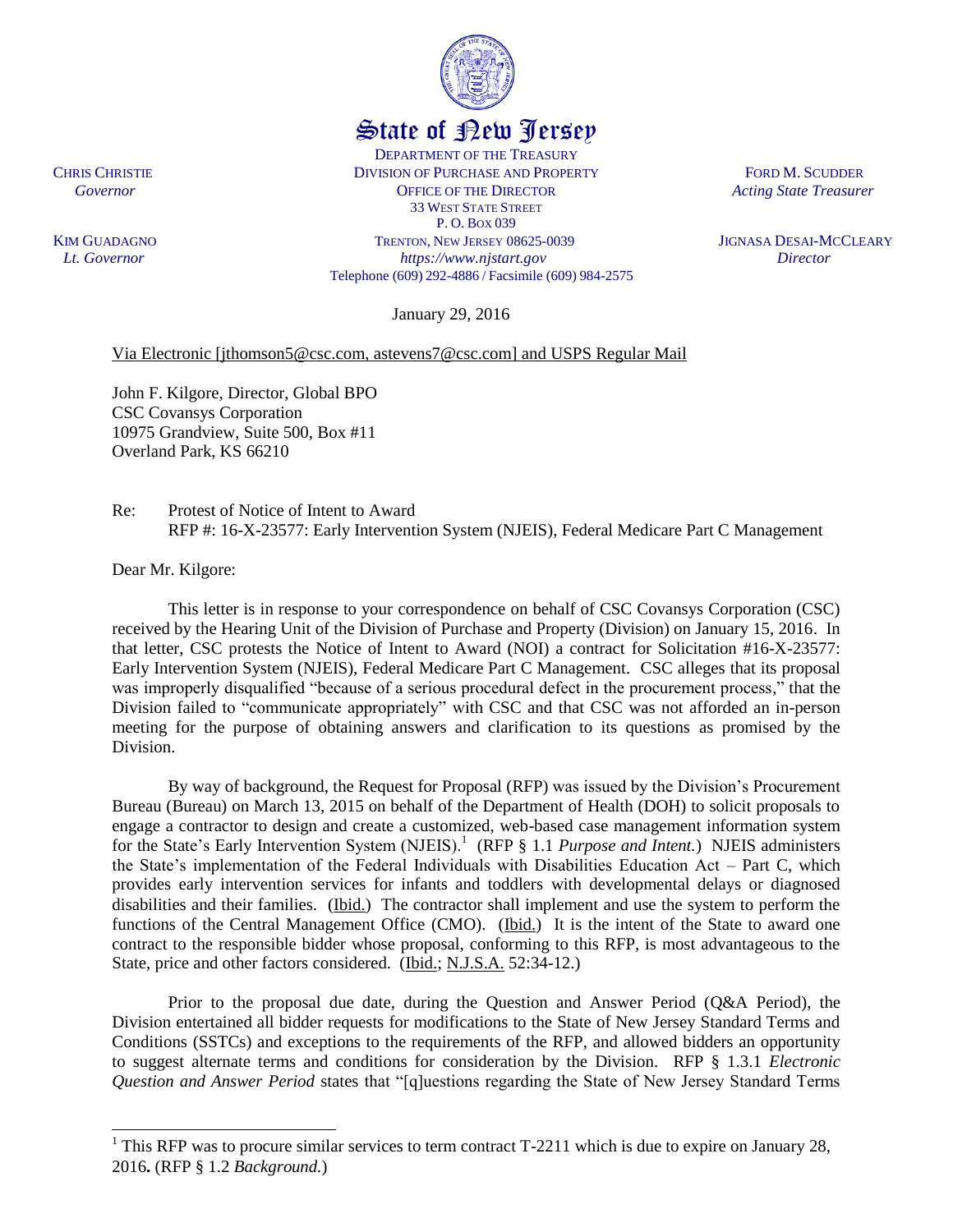and Conditions and exceptions to mandatory requirements **must**<sup>2</sup> be posed during this Electronic Question and Answer Period." (*Emphasis added*.) This requirement is reiterated in the SSTCs:

> In the event that the bidder/offeror would like to present terms and conditions that are in conflict with either these terms and conditions or those set forth in the RFP, the bidder/offeror **must** present those conflicts during the Question and Answer period for the State to consider. Any conflicting terms and conditions that the State is willing to accept will be reflected in an addendum to the RFP. The State's terms and condition shall prevail over any conflicts set forth in a bidder/offeror's proposal that were not submitted through the question and answer process and approved by the State.

## [SSTC § 1 *Standard Terms and Conditions Applicable to the Contract* (*Emphasis added*).]

Before the close of the Q&A Period for this solicitation on March 20, 2015, the Bureau received numerous requests to modify the SSTC, including requests to modify the terms regarding indemnification, limitation on liability and confidentiality. At least one potential bidder took advantage of the opportunity to submit alternate language for RFP § 5.17.1 *Indemnification* and RFP § 5.9.1 *Data Confidentiality*. The Bureau reviewed and considered the proposed alternate language and determined that the proposed language was not in the State's best interest. On April 24, 2015, the Bureau issued Addendum #2 responding to questions posed by potential bidders. With respect to the proposed alternate language for RFP § 5.17.1 *Indemnification* and RFP § 5.9.1 *Data Confidentiality* the Bureau stated "the RFP will not be modified as suggested." Accordingly, the contract to be awarded "shall consist of this RFP, addenda to this RFP, the Contractor's proposal, any best and final offer and the Division's Notice of Award." (RFP§ 5.1 *Precedence of Special Contractual Terms and Conditions*.)

On May 5, 2015, two proposals received by the submission deadline of 2:00 p.m., were opened by the Proposal Review Unit.<sup>3</sup> CSC's *Signatory Page*, while signed, included significant strikethroughs in the attestation block:

> SIGNATURE OF THE BIDDER ATTESTS THAT THE BIDDER HAS READ, UNDERSTANDS, AND AGREES TO ALL TERMS, CONDITIONS, AND SPECIFICATIONS SET FORTH IN THE REQUEST FOR PROPOSAL, INCLUDING ALL ADDENDA. FURTHERMORE, SIGNATURE BY THE BIDDER SIGNIFIES THAT THE REQUEST FOR PROPOSAL AND THE RESPONSIVE PROPOSAL CONSTITUTES A CONTRACT IMMEDIATELY UPON NOTICE OF ACCEPTANCE OF THE PROPOSAL BY THE STATE OF NEW JERSEY FOR ANY OR ALL OF THE ITEMS BID, AND FOR THE LENGTH OF TIME INDICATED IN THE REQUEST FOR PROPOSAL. FAILURE TO ACCEPT THE CONTRACT WITHIN THE TIME PERIOD INDICATED IN THE REQUEST FOR PROPOSAL, OR FAILURE TO HOLD PRICES OR TO MEET ANY OTHER TERMS AND CONDITIONS AS DEFINED IN EITHER THE REQUEST FOR PROPOSAL OR THE PROPOSAL DURING THE TERM OF THE CONTRACT, SHALL CONSTITUTE A BREACH AND MAY RESULT IN SUSPENSION OR DEBARMENT FROM

l

<sup>&</sup>lt;sup>2</sup> "Shall or Must - Denotes that which is a mandatory requirement. Failure to meet a mandatory material requirement will result in the rejection of a proposal as non-responsive." (RFP § 2.1 *General Definitions*.)  $3$  On April 16, 2015 the Bureau issued Addendum #1 extending the proposal submission deadline to May 5, 2015.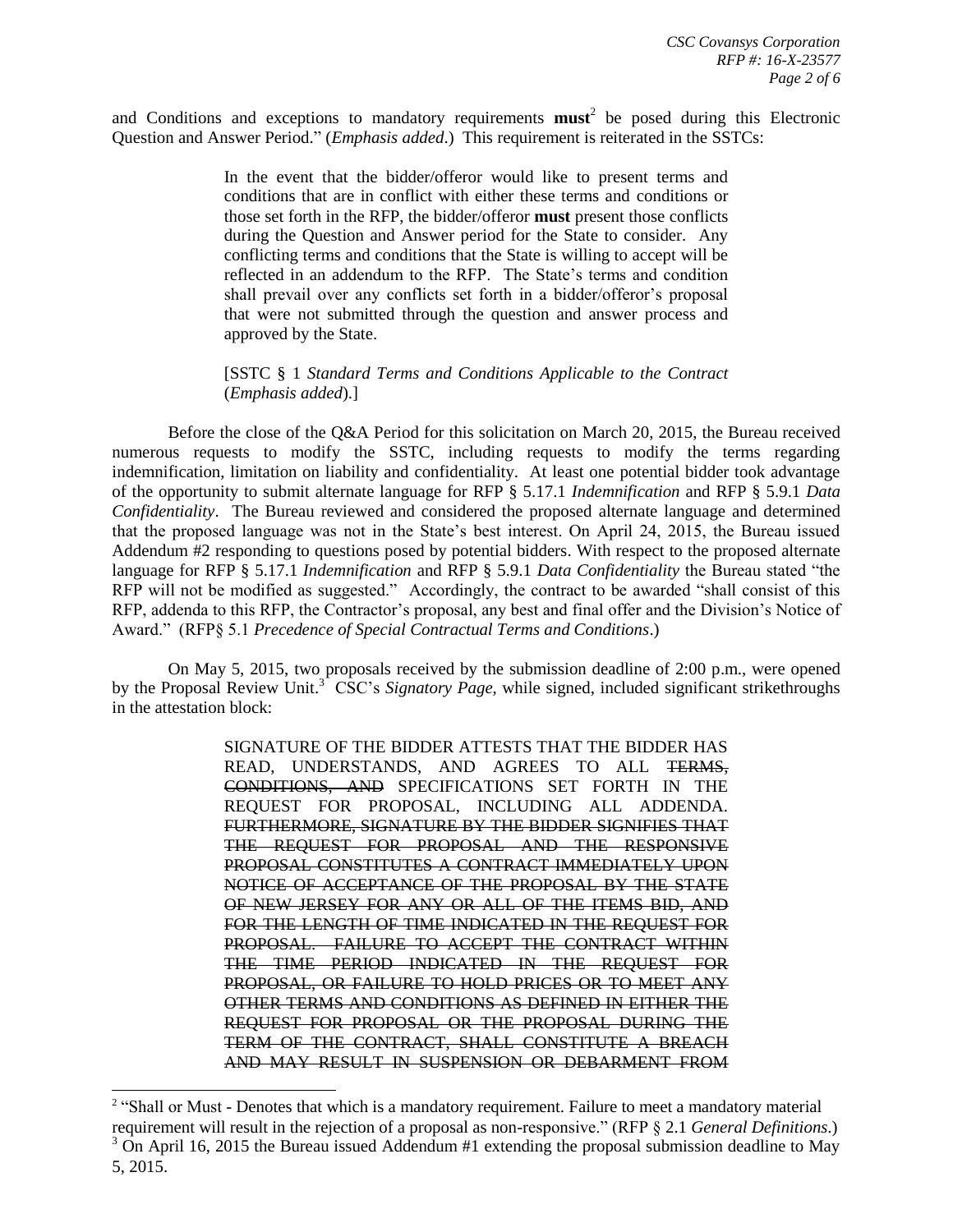## FURTHER STATE BIDDING. A DEFAULTING CONTRACTOR MAY ALSO BE LIABLE, AT THE OPTION OF THE STATE, FOR THE DIFFERENCE BETWEEN THE CONTRACT PRICE AND THE PRICE BID BY AN ALTERNATE VENDOR OF THE GOODS OR SERVICES IN ADDITION TO OTHER REMEDIES AVAILABLE.

Further, in its proposal cover letter, CSC identified two changes to RFP § 5.0 *Special Contractual Terms and Conditions*. First, CSC proposed deleting RFP § 5.17.1 *Indemnification* and replacing it with alternate language stating "CSC cannot accept the carve-out of clause 5.9.1 from the limitation on liability as written. CSC is agreeable to working with the [Division] to reach a mutually acceptable cap for this provision, but CSC cannot accept unlimited liability." Second, CSC proposed deleting RFP § 5.9.1 *Data Confidentiality* and replacing it with alternate language stating that it "cannot accept the unlimited liability in Clause 4.1.1.ii, CSC has suggested the language change to accommodate a mutually agreeable cap to be referenced in Clause 4.1.1, noted above, and subject clause 5.9.1 to that cap."

After conducting a preliminary review of CSC's proposal, consistent with RFP §4.1, the Bureau wrote to CSC on July 22, 2015 stating:

> In reviewing your firm's bid proposal for the aforementioned solicitation, it has been discovered that the submitted Signatory Page has terms and conditions language stricken by CSC. The State will not accept a Signatory Page with these exceptions so please remove all strikethroughs on the Signatory Page or withdraw your proposal.

> A response is required no later than July 24, 2015 in order for your firm's bid proposal to be considered for award. Please send responses via email to the undersigned Procurement Bureau Representative.

On July 22, 2015 CSC responded by email stating:

Thank you for your letter this morning. CSC is grateful for the opportunity to discuss this procurement, 16-X-23577, with New Jersey and we greatly value our longstanding relationship with New Jersey Early Intervention and are eager to explore options to continue it.

In our attached letter, we discussed the challenges associated with several specific elements of the Terms and Conditions outlined in the RFP. Specifically, CSC proposed two key changes for the following reasons:

In Clause 4.1.1.ii, CSC is very concerned about the carve-out of clause 5.9.1 from the limitation on liability as written. CSC is agreeable to working with the Department to reach a mutually acceptable cap for this provision.

In Clause 5.9.1, CSC has suggested a language change to accommodate a mutually agreeable cap to be referenced in Clause 4.1.1, noted above, and subject clause 5.9.1 to that cap.

CSC understands that these contract terms are derived from key state contract language boiler plate. We have experience negotiating mutually acceptable language around these provisions with many state clients; in fact, when afforded the opportunity to negotiate we never failed to successfully negotiate a positive outcome for both the client and CSC.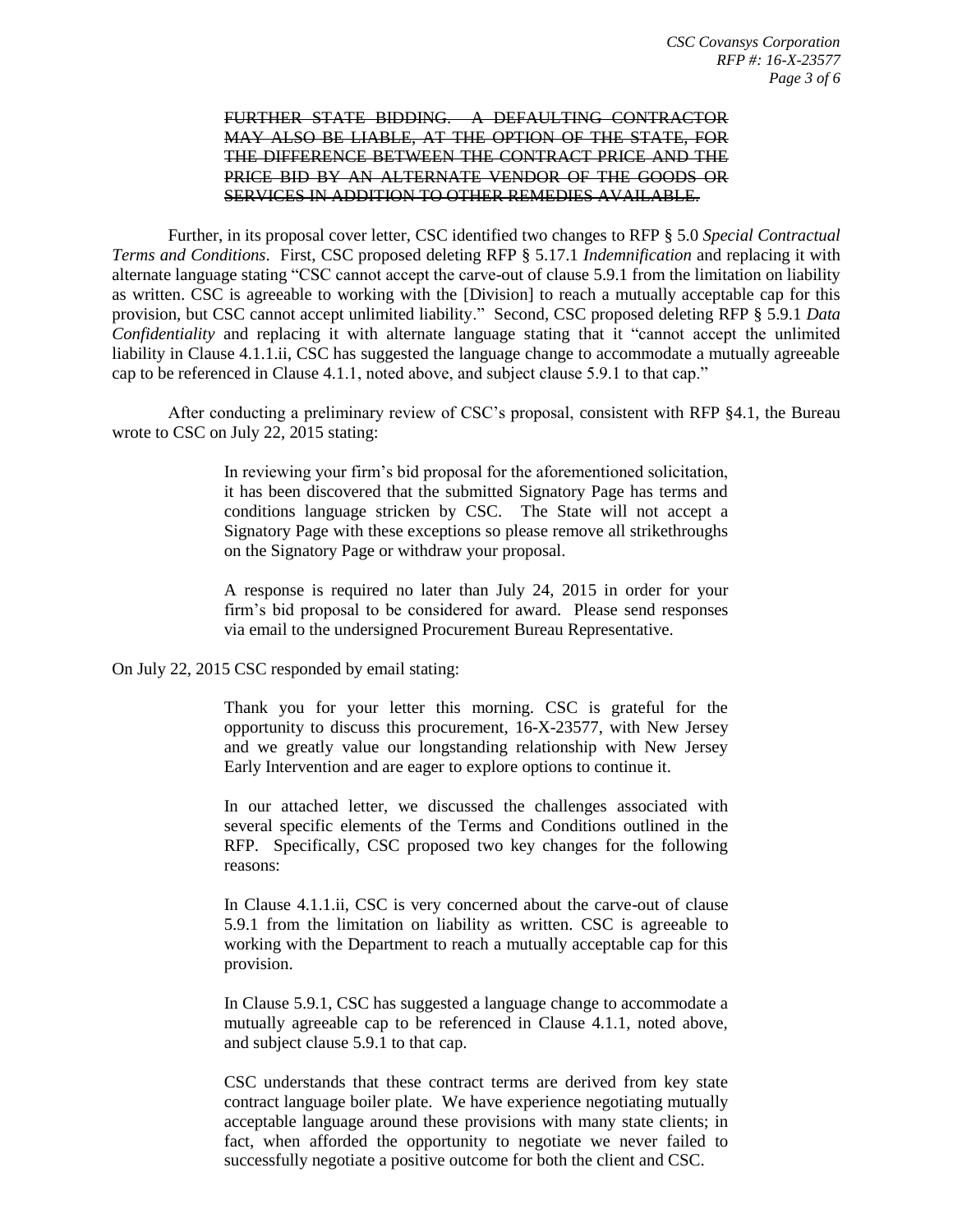We would like to initiate a dialogue with New Jersey on the terms in question as presented above and in the cover letter attached below. CSC looks forward to a productive conversation with New Jersey and is prepared to move quickly to reach an agreement in this language. Thank you again for reaching out and we look forward to hearing from you.

In addition, on the same date CSC called the Bureau Representative to request a meeting to negotiate the terms of the contract. The Bureau Representative advised CSC that the Bureau could not comment on an active procurement and that negotiations would only be conducted at the Director's request. If negotiations were desired, the Bureau would contact CSC to confirm a date and time. (See, July 22, 2015 Vendor Communication Record.) The Bureau Representative in a July 24, 2015 email to the CSC addressing extension issues with the current contract, also indicated to CSC that "I will confirm a date/time to discuss CSC's proposal for the re-procurement of the above."

Subsequently, when the Bureau did not receive CSC's withdrawal of the strikethroughs on the *Signatory Page* by July 24, 2015, the Bureau deemed CSC's proposal non-responsive and CSC's proposal was not considered by the Evaluation Committee (Committee).<sup>4</sup>

On January 15, 2016, the Division received CSC's protest letter which states in part:

CSC was surprised to find that an award for the above referenced procurement has been announced, and equally surprised to learn from the Evaluation Committee Report dated December 15, 2015 (Exhibit 1) that its proposal was disqualified. CSC vigorously protests its disqualification, which occurred as a result of a serious procedural defect in the procurement process, and the Division's failure to communicate appropriately with CSC following the Division's letter to CSC dated July 22, 2015. (Exhibit 2.)

That letter asked CSC to withdraw its qualifications to its RFP response proposal and to respond within three days of the date of the letter (3 days including the date of letter, so essentially 2 days). Following CSC's receipt of the letter signed by [the Bureau Representative,] Angela Stevens, contacted [the Bureau Representative] by phone on July 22 and indicated that CSC had questions about the letter and asked for an opportunity to ask and discuss those questions in a phone call. [The Bureau Representative] indicated via email on July 24, 2014 that he would schedule a meeting and that CSC has met its response deadline (of three days) to the letter.

To date, this meeting has *still* not occurred. The Division has not provided the promised opportunity to CSC to discuss its questions, nor has the Division retracted its promise to hold such a meeting. In fact, for nearly three months, the Division failed to respond to numerous attempts

l

<sup>4</sup> The other proposal received by the submission deadline was from Public Consulting Group, Inc. (PCG). This proposal was deemed responsive by the Bureau and forwarded to the Committee for evaluation. The Committee performed a technical review of PCG's proposal in accordance with the evaluation criteria set forth in RFP § 6.7.1 *Technical Evaluation Criteria*. The focus of the Committee's technical review was on the strengths and weaknesses of the proposal as it conveyed PCG's ability to undertake and successfully complete the work outlined in the RFP. The Committee completed its evaluation and issued its report on December 15, 2015. On December 31, 2015, the Bureau issued the NOI awarding the contract to PCG.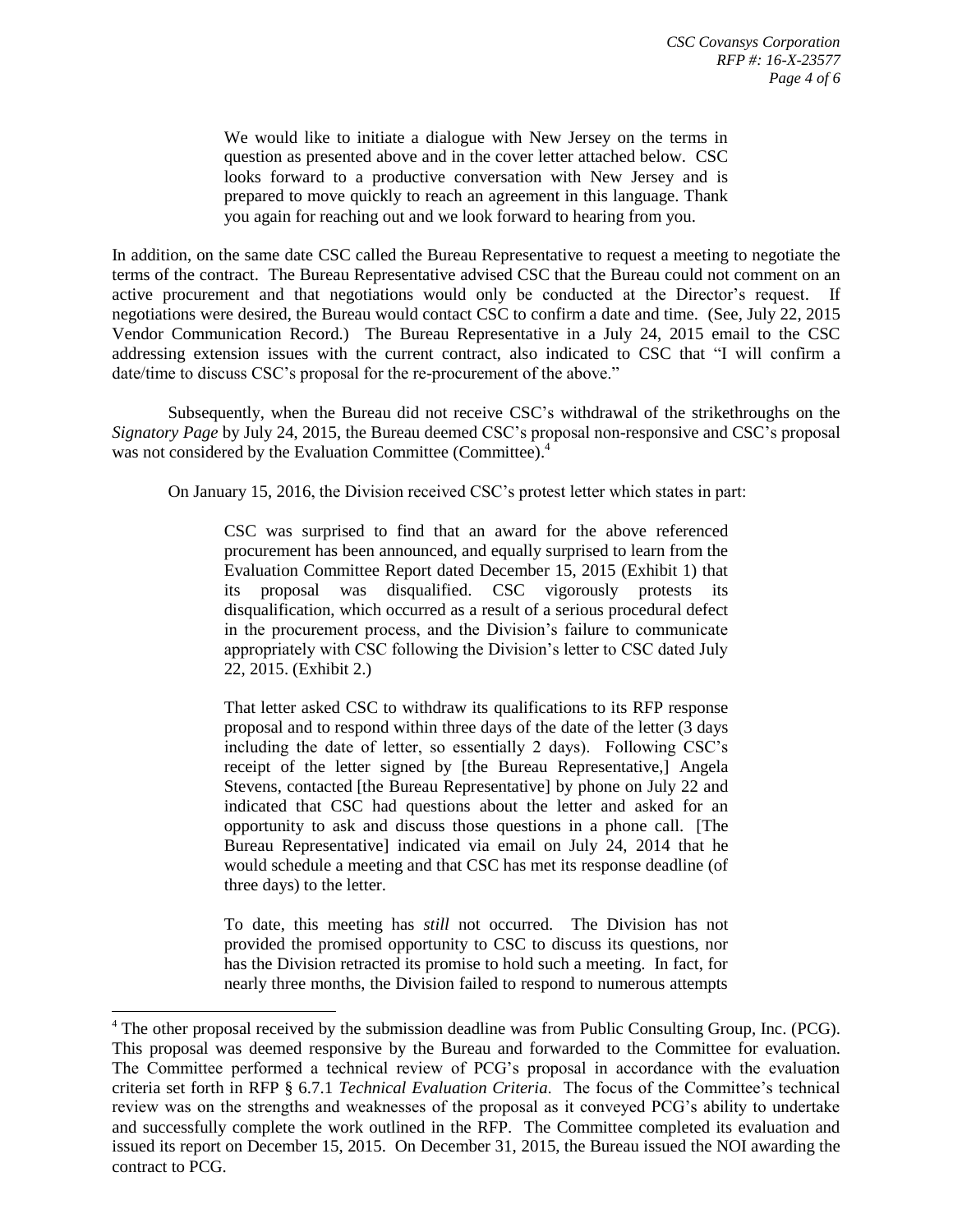by CSC to reach the Division to schedule a meeting, or assess the status of the procurement…It is important to note that at no point, did the Division notify CSC that it would not entertain the promised opportunity for CSC to ask questions, and at no point did CSC receive notice that it was on any deadline to withdraw its exceptions/questions. Instead, the Division allowed CSC to believe that the requested meeting would be forthcoming.

CSC requests that it be provided with an opportunity to explore its questions with the Division's… representatives, then given the remainder of its initial three (3) day window to consider withdrawing its objections to the contract language. If the Division cannot provide a phone call or in-person meeting to explore CSC's questions, then CSC respectfully requests an opportunity to ask written questions, and receive full, complete, detailed responses. In any case, CSC asserts that it is inappropriate for the Division to disqualify CSC without providing the promised meeting and notifying CSC of a clear deadline to finalize its decision to withdraw its exceptions.

…CSC strenuously protests the Division's handling of CSC's initial questions, its proposal, its subsequent questions, its communications and communication attempts, and the Division's lack of response thereto, and requests and in-person meeting providing CSC the opportunity to seek answers and clarifications to its questions, discuss the events leading to the Division's intent to award, and to present a demonstration of CSC's proposal.

In connection with the Division's review of this protest, the Hearing Unit sought clarification regarding the relief sought by CSC through the protest letter. Specifically, on January 28, 2016, the Chief Hearing Officer wrote to CSC asking:

> This email seeks clarification of CSC Convasys' (CSC) protest letter received by the Division of Purchase and Property's (Division) Hearing Unit on January 15, 2016. I ask that you clarify whether CSC's protest seeks

- 1) acceptance of the proposed alternate language for Request for Proposal (RFP) Section 5.9.1 *Data Confidentiality* and RFP Section 5.17.1 *Indemnification*
	- or

…

…

2) that CSC be allowed to withdraw the strikethroughs on the Signatory Page submitted by CSC with its proposal.

Please clarify which of the above is sought by 4 p.m. eastern time on January 29, 2016, by replying to this email.

On January 29, 2016, CSC clarified its protest, based upon the Hearing Unit's inquiry regarding the exact nature of CSC's protest. CSC, in the January 29 letter, stated that "CSC respectfully withdraws